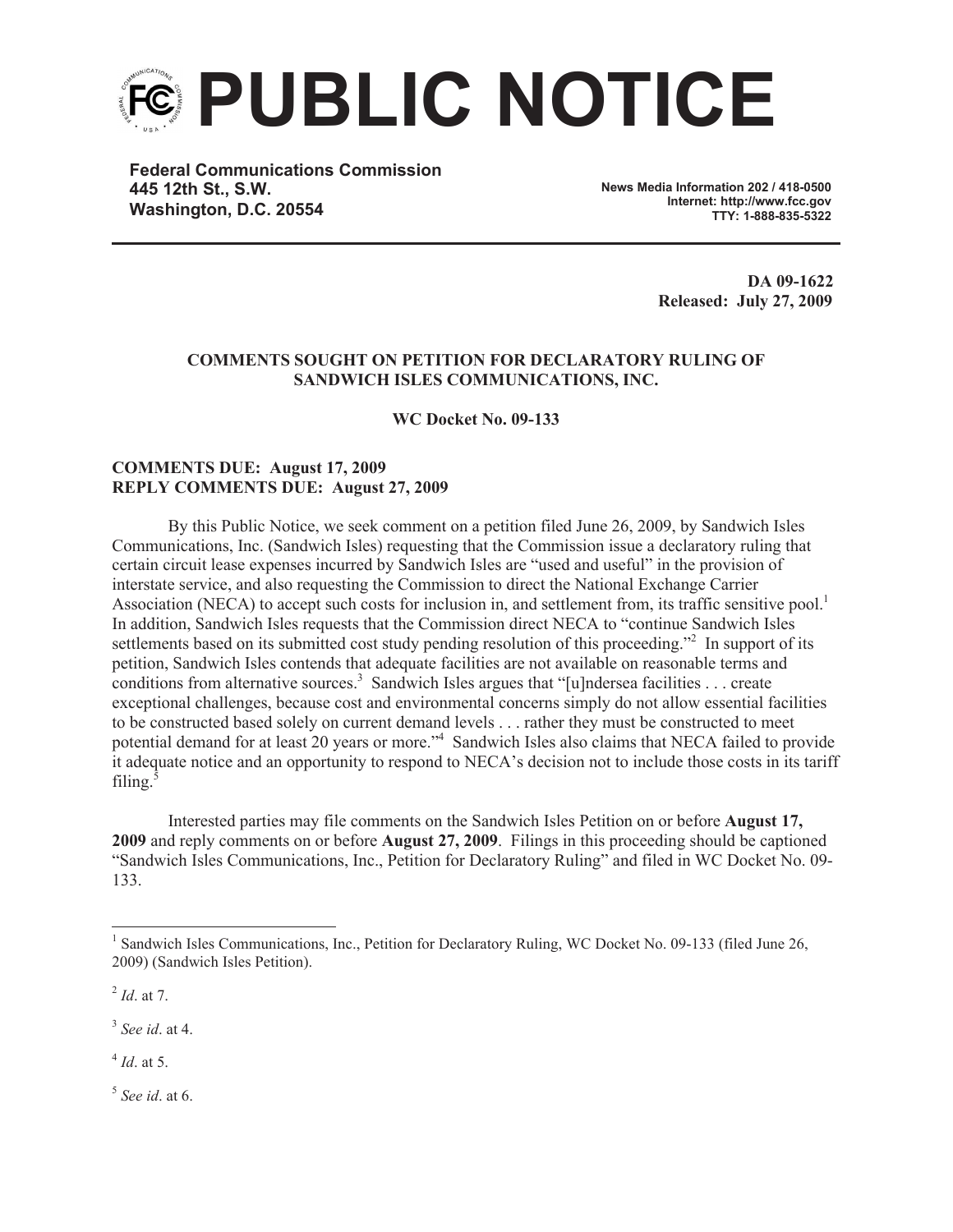All filings must be addressed to the Commission's Secretary, Marlene H. Dortch, Office of the Secretary, Federal Communications Commission, 445 12th Street, SW, Suite TW-A325, Washington, DC 20554. Two courtesy copies must be delivered to Pamela Arluk, Federal Communications Commission, Wireline Competition Bureau, Pricing Policy Division, 445 12th Street, SW, Room 5-A233, Washington, DC 20554 or via e-mail at pamela.arluk@fcc.gov. One copy must also be sent to Best Copy and Printing, Inc., Portals II, 445 12th Street SW, Suite CY-B402, Washington, DC 20554, telephone 202-488-5300, facsimile 202-488-5563, or via e-mail at  $fcc@$  be piweb.com.

Comments may be filed using the Commission's Electronic Comment Filing System (ECFS) or by filing paper copies.

- Electronic Filers: Comments may be filed electronically using the Internet by accessing the ECFS: http://www.fcc.gov/cgb/ecfs/. Filers should follow the instructions provided on the website for submitting comments.
	- For ECFS filers, if multiple docket or rulemaking numbers appear in the caption of this proceeding, filers must transmit one electronic copy of the comments for each docket or rulemaking number referenced in the caption. In completing the transmittal screen, filers should include their full name, U.S. Postal Service mailing address, and the applicable docket or rulemaking number. Parties may also submit an electronic comment by Internet e-mail. To get filing instructions, filers should send an e-mail to ecfs@fcc.gov and include the following words in the body of the message: get form <your email address>. A sample form and directions will be sent in response.
- Paper Filers: Parties who choose to file by paper must file an original and four copies of each filing. If more than one docket or rulemaking number appears in the caption of this proceeding, filers must submit two additional copies for each additional docket or rulemaking number. **Parties are strongly encouraged to file comments electronically using the Commission's ECFS.**

Filings can be sent by hand or messenger delivery, by commercial overnight courier, or by firstclass or overnight U.S. Postal Service mail (although we continue to experience delays in receiving U.S. Postal Service mail). All filings must be addressed to the Commission's Secretary, Marlene H. Dortch, Office of the Secretary, Federal Communications Commission.

- § The Commission's contractor will receive hand-delivered or messenger-delivered paper filings for the Commission's Secretary at 236 Massachusetts Avenue, NE, Suite 110, Washington, DC 20002. The filing hours at this location are 8 a.m. to 7 p.m. All hand deliveries must be held together with rubber bands or fasteners. Any envelopes must be disposed of before entering the building.
- Commercial overnight mail (other than U.S. Postal Service Express Mail and Priority Mail) must be sent to 9300 East Hampton Drive, Capitol Heights, MD 20743.
- **•** U.S. Postal Service first-class, Express, and Priority mail should be addressed to 445  $12<sup>th</sup>$ Street, SW, Washington, DC 20554.

People with Disabilities: To request materials in accessible formats for people with disabilities (braille, large print, electronic files, audio format), send an e-mail to  $fcc504@$ fcc.gov or call the Consumer & Governmental Affairs Bureau at 202-418-0530 (voice), 202-418-0432 (tty).